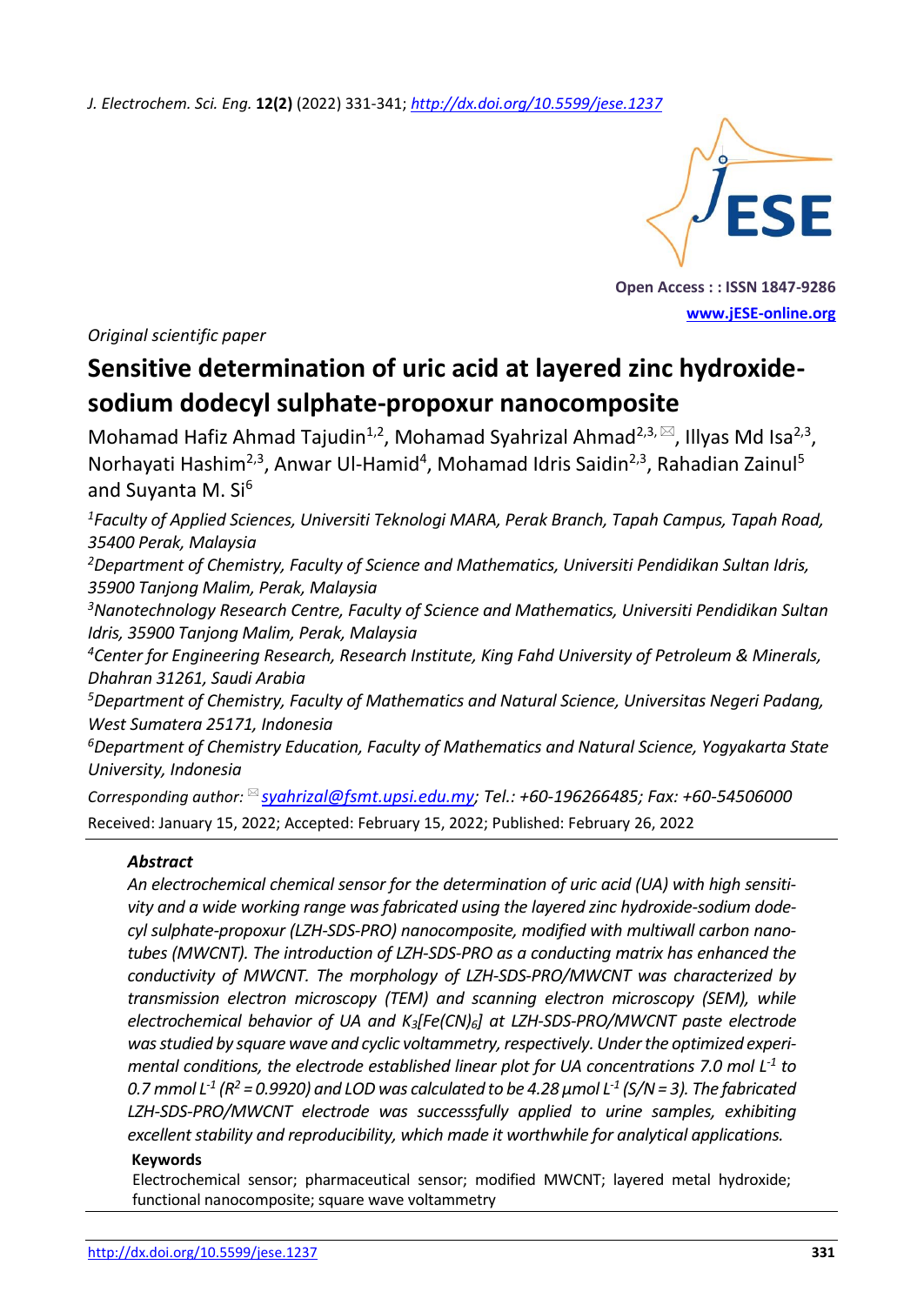#### **Introduction**

2,6,8-trihydroxypurine, also known as uric acid (UA), is a fundamental electroactive molecule resulting from the metabolism of endogenous purine, which occurs inside the human body [1,2]. Biological responses such as inflammation, vasoconstriction, oxidative stress and endothelial dysfunction can be stimulated by UA. Identifying diseases such as gout, hyperuricemia, kidney stone, type-2 diabetes, renal impairment, and Lesch-Nyan syndrome can be done by quantifying the concentration level of UA in blood and urine [3,4].

Various high precision, accurate and robust methods have been developed for analytical purposes, such as chromatography, fluorescence, electrophoresis, chemiluminescence and spectrophotometry, but all these methods are energy-consuming, high-cost, time-consuming and need complex operating processes [5-11]. Since UA is highly electrochemically active compound, alternative electrochemical methods were developed and characterized by cost-effectiveness, fastness, simplicity and portability for quantitative analysis.

Different functional materials have been introduced in developing UA sensors to improve the electron transfer of UA at electrodes, such as Co(II)-based zeolitic imidazolate framework [12], platinum nanoparticles (PtNPs) [13,14], nano resin [15] and ferrocene derivative and core-shell magnetic nanoparticles [16].

Since the first discovery of carbon nanotubes (CNT) in 1991, various materials have been incorporated into them and attracted widespread attention in the field of electroanalysis [17]. The unique electrochemical properties of CNT in terms of large surface area, excellent electron transfer, fine structure and light-weight make them be good electrodes for various applications [18-20]. In recent studies, multi-walled carbon nanotubes (MWCNT) were more preferable than single-walled CNT (SWCNT) due to rapid electron transfer for different reactions and better conductivity [21]. Besides, metal layered hydroxides have also gained much attention in carbon paste electrode (CPE) fabrication, owing to their remarkable capability of anion exchange and also excellent physicochemical properties in terms of low toxicity, chemical inertness and high surface area [22]. In our previous work, abilities of layered zinc hydroxide-ferulate (LZH-F), layered zinc hydroxide-*L*-phenylalanate (LZH-LP) and layered zinc hydroxide-sodium dodecyl sulphate-isoprocarb (LZH-SDS-ISO) applied as modifiers with MWCNT were demonstrated for the determination of hydroquinone (HQ) [23], acetaminophen (PCM) [24] and dopamine (DOP) [25], respectively.

Propoxur or 2-isopropoxyphenyl-*N*-methylcarbamate, was introduced to the market in 1959 and widely used in the pest control industry. Intercalation of propoxur with layered zinc hydroxide produces a nanocomposite material that has good electron transfer ability and a large surface-tovolume ratio. It has also been reported that this material shows low toxicity, high thermal stability, biocompatibility and the potential for controlled release [26,27]. Based on the listed advantages, in this work, we are presenting for the first time LZH-SDS-PRO material as a mediator used to increase the electrocatalytic activity of the redox reaction important for the determination of UA.

#### **Experimental**

#### *Chemicals and reagents*

The uric acid stock solution was prepared by dissolving the appropriate amount of UA in 0.1 mol L<sup>-</sup> <sup>1</sup> NaOH solution. Potassium acetate, chloride salts (Sigma-Aldrich, USA), paraffin oil, copper(II) sulphate, potassium nitrate, potassium iodide, phosphate buffer solution (PBS) (K<sub>2</sub>HSO<sub>4</sub> and KH<sub>2</sub>SO<sub>4</sub>) (Merck, Germany), barium chloride, glucose, fructose, sucrose and MWCNT (Timesnano, China) were of analytical grade and used as received. Ultra-pure water was used during the work.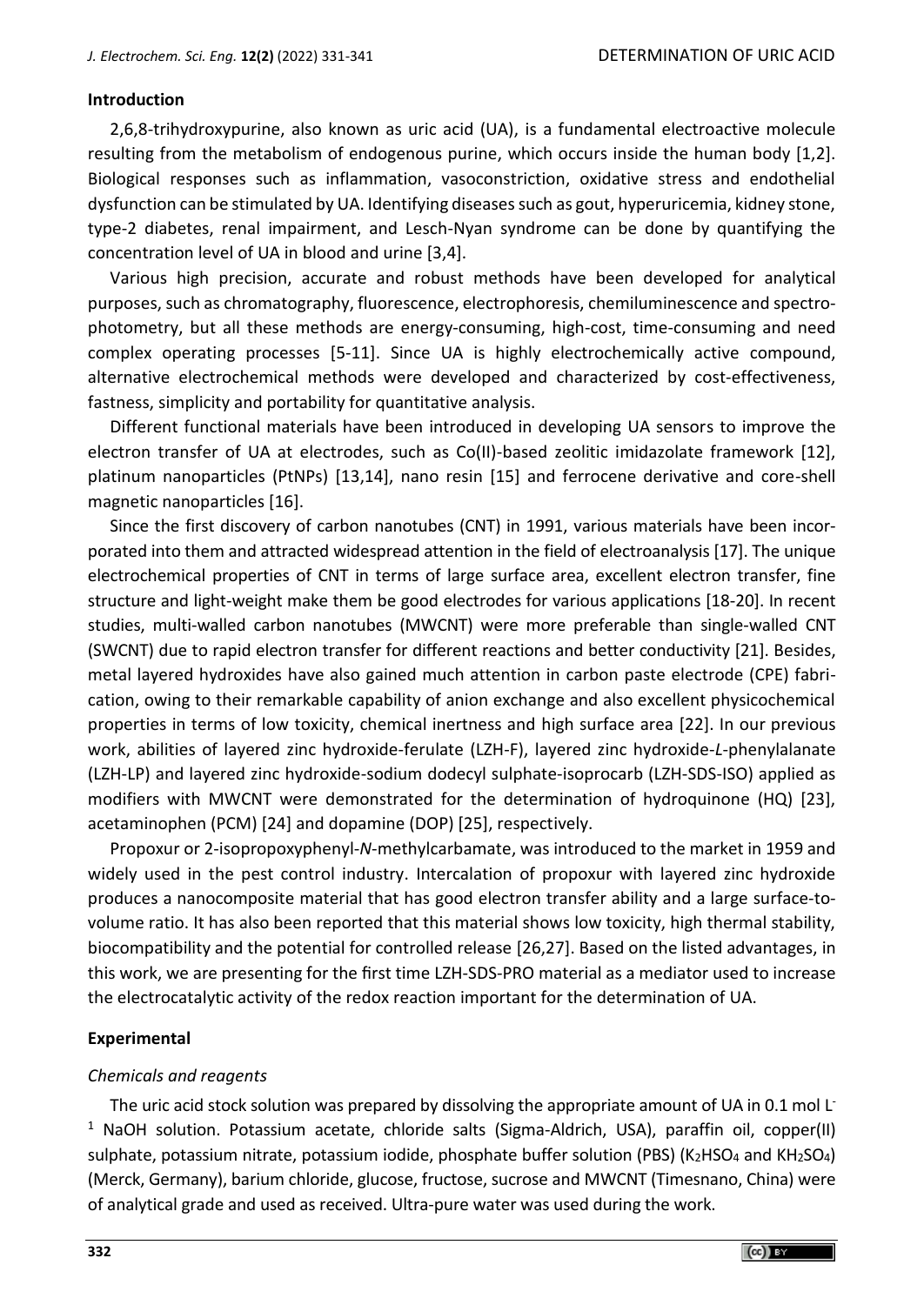#### *Apparatus*

FESEM model SU8020 UHR (Hitachi, Japan) and FETEM model JEM2100F (Jeol, Japan) were used for the characterization of surface morphologies of LZH-SDS-PRO/MWCNT and MWCNT. Potentiostat/ galvanostat model Ref 3000 (USA) was used for electrochemical impedance spectroscopy (EIS) measurements, while cyclic voltammetry (CV) and square wave voltammetry (SWV) were conducted using Potentiostat series-G750 (USA). Three-electrode system was used in this study, where LZH-SDS-PRO/MWCNT, a platinum wire and Ag/AgCl electrode MF-2052 (Bioanalytical syst, USA) with fiber junction, acted as the working electrode, counter electrode and reference electrode, respectively.

# *Preparation of LZH-SDS-PRO nanocomposite*

LZH-SDS was prepared by the addition of 40 mL of 0.5 M of  $Zn(NO<sub>3</sub>)<sub>2</sub>·6H<sub>2</sub>O$  and 1.0 M NaOH into a solution of 40 mL of 0.25 M SDS. The pH value was adjusted to 6.5. Then, the slurry was centrifugated and dried in an oven at 70 °C.

Intercalation of propoxur into the interlayer of LZH-SDS was done by an ion-exchange method. 0.5 g of LZH-SDS was dissociated in 0.001 M propoxur solution and kept under a magnetic stirrer for 3 hours. The slurry was then aged 24 hours in an oil bath at 70 °C. After that, the slurry was centrifuged and the white solid was dried in an oven [26].

# *Electrode preparation*

LZH-SDS-PRO (5 mg), MWCNT (100 mg) and paraffin oil (3 drops) were mixed using mortar and pestle. The homogenized mixture was firmly packed into Teflon tubing (*i.d.* 2.0 mm and 3 cm long). To establish the electrical contact, one of the ends of the paste was connected to the copper wire, and the other end was smoothened using soft paper. The non-modified MWCNT electrode was prepared with the same method but without LZH-SDS-PRO added.

# *Measurement procedure*

UA solutions present at desired concentrations in 0.1 mol  $L^{-1}$  PBS (pH 6.4) as the supporting electrolyte were used throughout the work to perform voltammetry unless otherwise stated. The UA solutions were deoxygenated with  $N_2$  before measurements for about 15 minutes. SWV experiments of UA determination were performed between 100 mV to 500 mV, with a frequency of 150 Hz, pulse height of 60.0 mV and step increment of 6.0 mV. CVs taken between -300 to 800 mV at the scan rate of 100 mV s<sup>-1</sup> were applied for electrochemical characterization of the fabricated electrode with  $K_3[Fe(CN)_6]$  as a redox probe. For EIS measurements, the frequency range of 10 kHz to 0.1 Hz and amplitude of the alternating voltage of 5.0 mV were used. All experiments were conducted at the ambient temperature of  $25 \pm 1$  °C.

# **Results and discussion**

# *Surface morphology*

The SEM image of LZH-SDS-PRO shown in Figure 1, resembles nanoflower-like particles with a thickness of approximately 1.5 – 3.0 µm. To confirm the formation of LZH-SDS-PRO nanocomposite, EDS analysis was carried out. Different areas were focused during the EDS measurement and the conforming peaks were observed. The LZH-SDS-PRO can be seen in the synthesized composite nanostructure in the EDS spectrum. In the spectrum A, the quantity of C, Zn and O (measured in wt.%) were 40.1, 29.4 and 22.6, respectively, while in spectrum B, the values were 50.3, 29.5 and 17.0 % for C, Zn and O, respectively.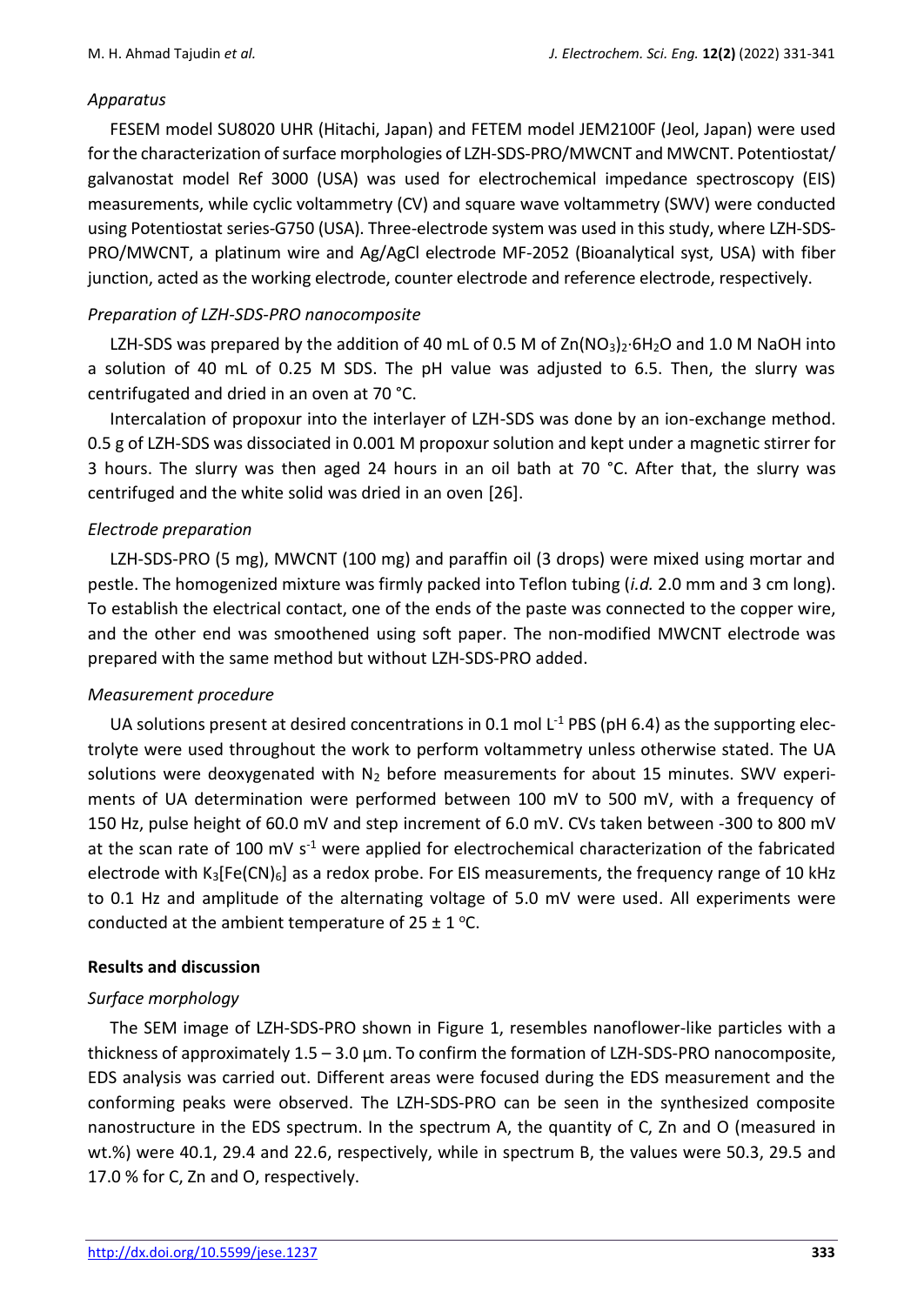

*Figure 1. SEM image and EDS spectrum of (A) LZH-SDS-PRO and (B) LZH-SDS-PRO/MWCNT*

TEM analysis was performed to further investigate the morphology of the LZH-SDS-PRO composite. Figure 2 shows TEM images of the composite nanostructure at a low magnification where sharp edges and smooth surface of LZH-SDS-PRO (A) and carbon nanotubes strings (B) were observed, confirming the results from SEM images.



*Figure 2. TEM image of (A) LZH-SDS-PRO and (B) LZH-SDS-PRO/MWCNT*

*Electrochemical response of K3[Fe(CN)6] at LZH-SDS-PRO/MWCNT paste electrode*

Figure 3 shows CV voltammograms of 4.0 mmol L<sup>-1</sup> K<sub>3</sub>[Fe(CN)<sub>6</sub>] contained in 0.1 mol L<sup>-1</sup> KCl at the LZH-SDS-PRO/MWCNT and unmodified MWCNT paste electrodes.



*Figure 3. Cyclic voltammograms of (a) non-modified MWCNT and (b) LZH-SDS-PRO/MWCNT for 4.0 mmol L -1 K3[Fe(CN)6] in 0.1 mol L -1 KCl, at scan rate 100 mV s -1*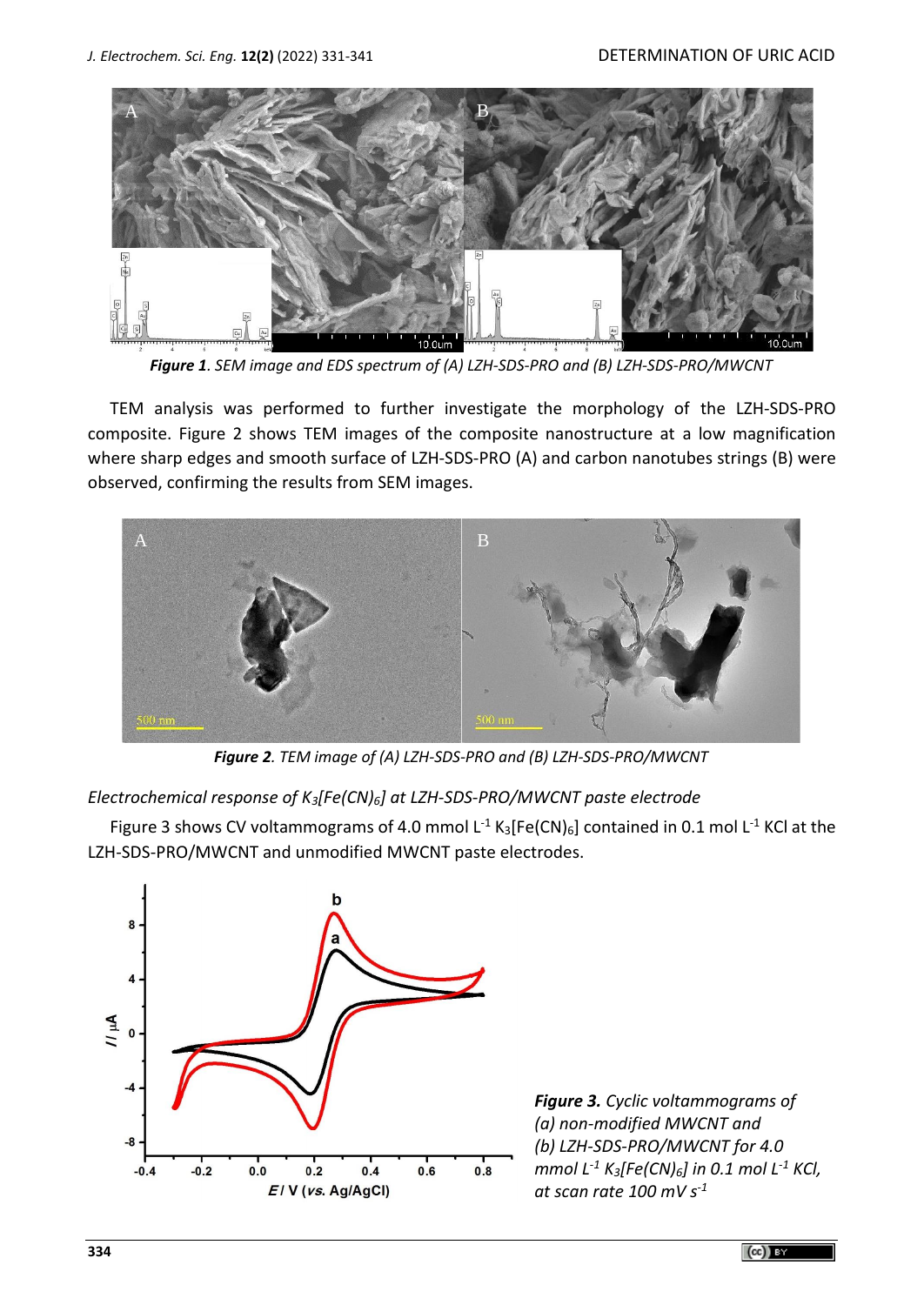The LZH-SDS-PRO/MWCNT paste electrode showed redox peak current at *I*pa = 8.743 µA, *I*<sub>pc</sub> = 7.618 μA, and peak-to-peak separation (Δ*E*<sub>p</sub>) = 71.6 mV. Meanwhile, redox peak current of the non-modified MWCNT paste electrode was *I*pa = 5.854 µA, *I*pc = 5.843 µA, and ∆*E*<sup>p</sup> = 92.7 mV. It is evident from these findings that the introduction of LZH-SDS-PRO as an MWCNT modifier is responsible for improving electron transfer rate, electroactive surface area and the conductivity performance of the modified electrode.

The investigation of interfacial redox reaction kinetics of [Fe(CN) $_6$ ]<sup>3-/4-</sup> redox probe at LZH-SDS-PRO/ /MWCNT paste electrode was done by using the EIS method. The charge transfer resistance,  $R_{ct}$  values were estimated as diameters of semicircles appearing in high-frequency regions of Nyquist plots, where the diffusion process is represented by straight-line plots at lower frequencies [28]. In the inset of Figure 4, the Randles equivalent circuit used for fitting measured impedance spectra is presented. *R*ct value for bare MWCNT paste electrode was 1.325 kΩ, while *R*ct for LZH-SDS-PRO/ /MWCNT was 0.245 kΩ. It is clearly observed that LZH-SDS-PRO/MWCNT displayed lower charge transfer resistance within the interfacial layer, as suggested by more than five times smaller diameter of the semicircle.



*Figure 4. Nyquist plots recorded in the solution of 4.0 mmol L -1 K3[Fe(CN)6] in 0.1 mol L -1 KCl using (a) non-modified MWCNT, and (b) LZH-SDS-PRO/MWCNT paste electrode. Inset: Randles equivalent electrical circuit used for data* 

The apparent rate constant,  $k_{app}$  of the electron transfer on unmodified MWCNT and LZH-SDS--PRO/MWCNT paste electrode was  $1.17 \times 10^{-5}$  and  $6.38 \times 10^{-5}$  cm s<sup>-1</sup>, respectively, which was calculated using the eq. (1):

$$
k_{\rm app} = RT/F^2 R_{\rm ct} c \tag{1}
$$

where *T* represents temperature, *R* is the gas constant, *c* is the concentration of  $K_3[Fe(CN)_6]$  and *F* is Faraday's constant.

As a consequence of the high specific area and high conductivity, LZH-SDS-PRO/MWCNT electrode effectively promotes the electron transfer process.

The effect of scan rate ( $v$ ) change on the redox peak currents of 4.0 mmol L<sup>-1</sup> K<sub>3</sub>[Fe(CN)<sub>6</sub>] contained in 0.1 mol L<sup>-1</sup> KCl at LZH-SDS-PRO/MWCNT paste electrode was also studied. As can be observed in Figure 5A, anodic and cathodic peak currents were progressively increased with increasing scan rate from 10 to 300 mV s<sup>-1</sup>, while their  $E_p$  values shifted positively and negatively, respectively, suggesting kinetic limitation in the reaction [29]. In addition, there is also a straightline relationship between peak current and scan rate ( $\nu$ ) with the linear regression equations,  $I_{pa}$  = 0.0635  $v$  + 3.9461 ( $R^2$  = 0.9910) and  $I_{pc}$  = -0.0636  $v$  - 3.599 ( $R^2$  = 0.9903) as shown in Figure 5B.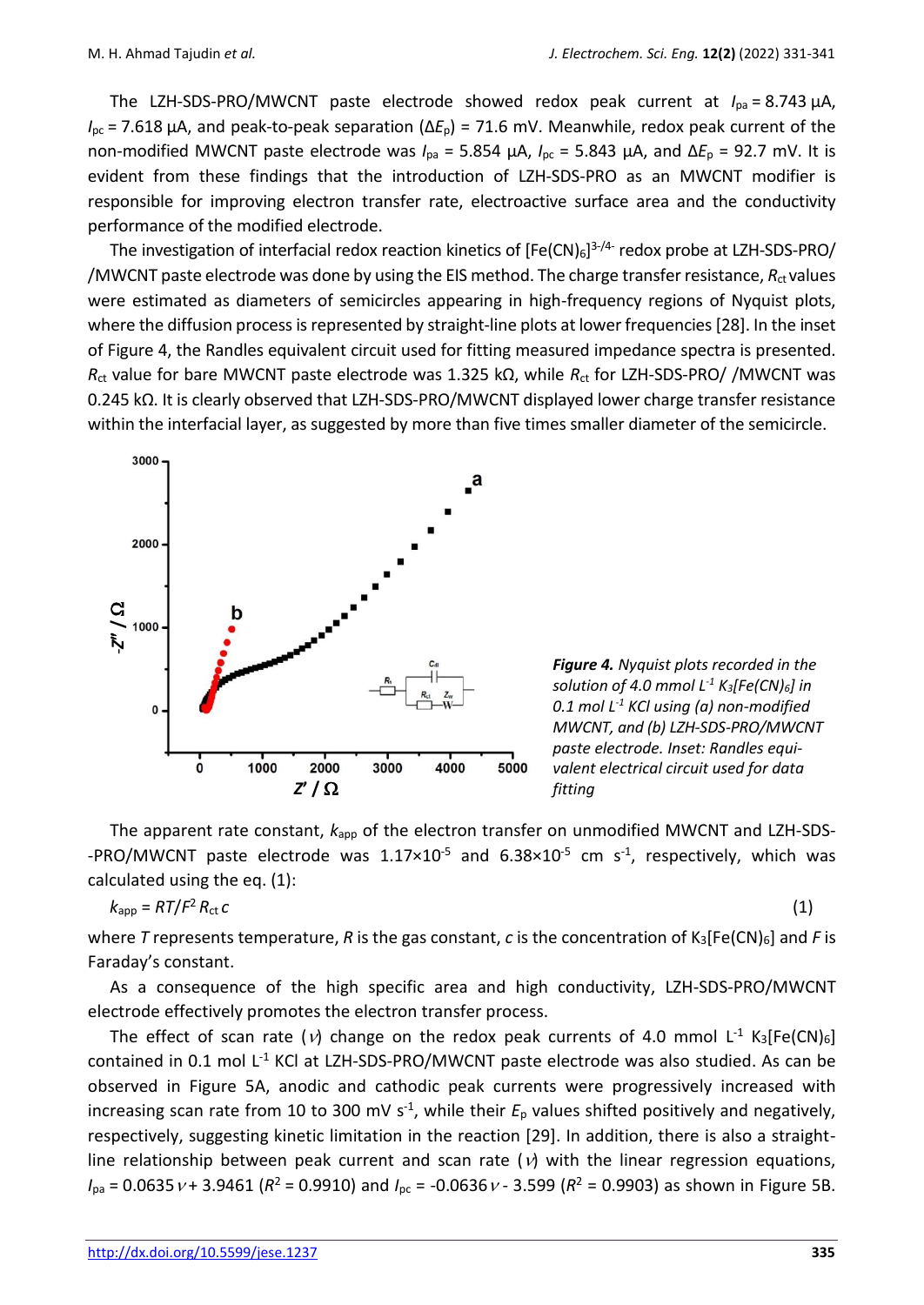Besides that, the graph of peak currents versus square root of scan rate ( $v^{1/2}$ ) was plotted in Figure 5C, showing a good linear relationship with the following linear equations:  $I_{\text{pa}}$  = 1.2679 $\nu^{1/2}$  -1.1281 and  $I_{\text{pc}}$  = -1.2566 $v^{1/2}$  + 1.394. The correlation coefficients obtained were 0.9913 and 0.9927, respecttively. These results revealed that the redox reaction of  $K_3[Fe(CN)_6]$  on LZH-SDS-PRO/MWCNT paste electrode is reversible, *i.e.* diffusion-controlled [30].



*Figure 5. (A) Cyclic voltammograms in the solution of 4.0 mmol L -1 K3[Fe(CN)6] in 0.1 mol L -1 KCl at scan rates of 10, 20, 40, 70, 100, 150, 200 and 300 mV s -1 ; (B) plot of peak currents versus scan rate; (C) plot of peak currents versus square root of scan rate*

#### *Electrochemistry of UA on LZH-SDS-PRO/MWCNT paste electrode*

The square wave voltammetry (SWV) measurements were carried out to compare electroanalytical performance of the non-modified MWCNT and LZH-SDS-PRO/MWCNT paste electrodes. As illustrated in Figure 6, the peak current of UA oxidation at the non-modified MWCNT is observed at 5.613 µA.



*Figure 6. SW Voltammograms in the solution of 0.1 mmol L -1 UA in 0.1 mol L -1 PBS at pH 6.4 using: (a) non-modified MWCNT and (b) LZH-SDS-PRO/MWCNT*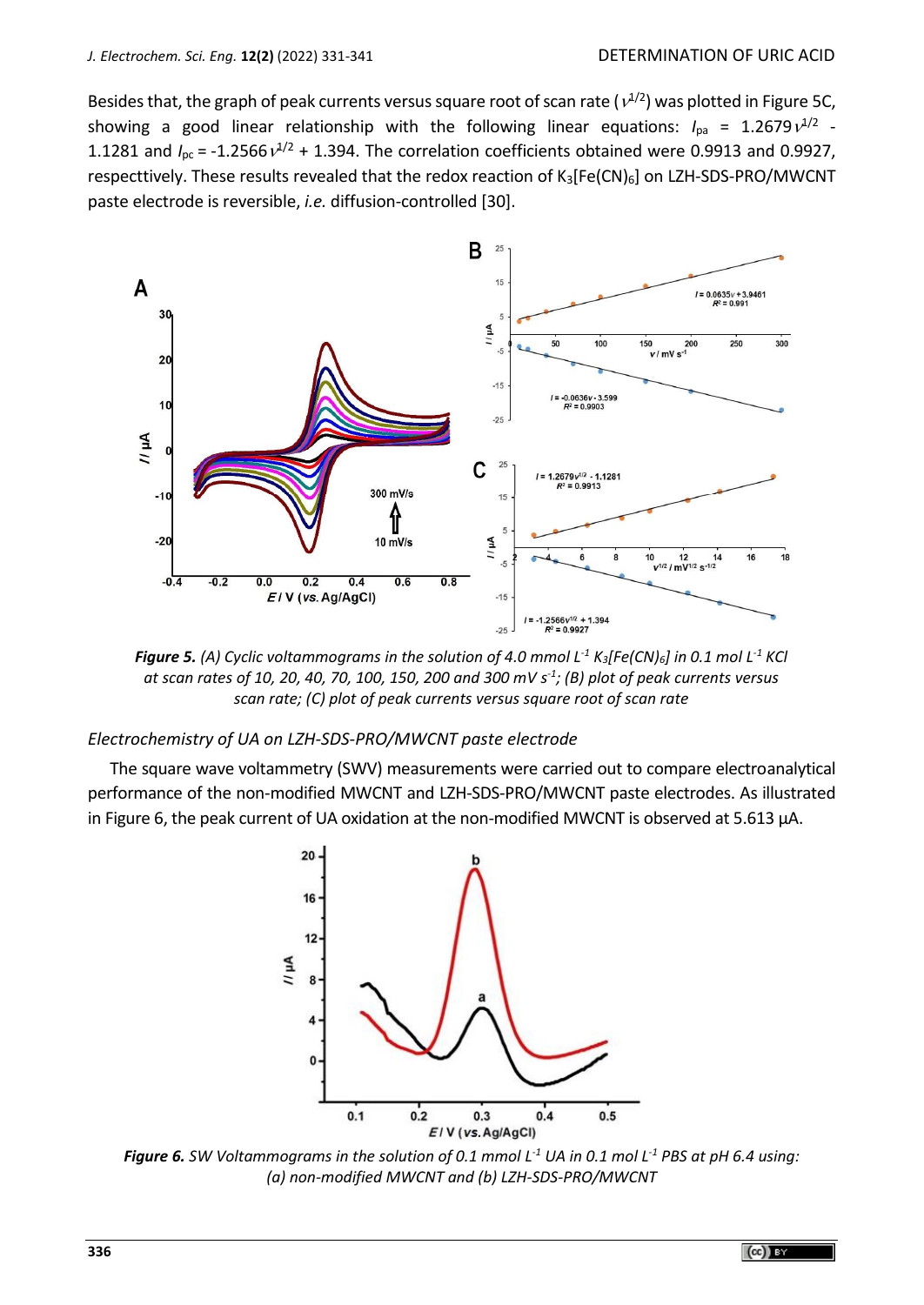The oxidation peak current of LZH-SDS-PRO/MWCNT, however, is dramatically improved by the factor of 3 to 18.16 µA. Except for the effect of increased surface area, this might be due to the excellent electrical conductivity of LZH-SDS-PRO/MWCNT that can act as an effective electrons promoter during the electrochemical reaction. Hence, the addition of LZH-SDS-PRO into MWCNT has enhanced the electrode performance for the detection of UA.

Scheme 1 illustrates the proposed mechanism for the oxidation reaction of UA at the LZH-SDS- -PRO/MWCNT paste electrode. By UA oxidation, imine alcohol is produced from UA by donating two protons and electrons, while two moles of propoxur at the electrode surface accept those protons and electrons to produce *o*-isopropoxyphenol [31,32].



*Scheme 1. Probable mechanism of oxidation reaction of UA at LZH-SDS-PRO/MWCNT paste electrode*

#### *The effect of pH*

Figure 7 shows how pH values between 6.0 and 8.0 of 0.1 mol  $L^{-1}$  PBS affect the oxidation peak currents of 0.1 mmol L<sup>-1</sup> UA at LZH-SDS-PRO/MWCNT paste electrode since PBS was optimized at the pH scale of 6.2 to 8.0 [33]. The oxidation peak current of UA increased with increasing the pH value from 6.0, reached a maximum point at pH 6.4, and then decreased with further pH increasing. Therefore, throughout the work for UA determination, the optimum pH was set at 6.4. It is clearly seen from Figure 7 that the peak potential shifted negatively with pH increase, proving thus the involvement of protons in the oxidation of UA.



*Figure 7. Plot of oxidation peak current (I) and oxidation potential (E) vs. pH of 0.1 mol L -1 PBS containing 0.1 mmol L -1 UA at LZH-SDS-PRO/MWCNT paste electrode*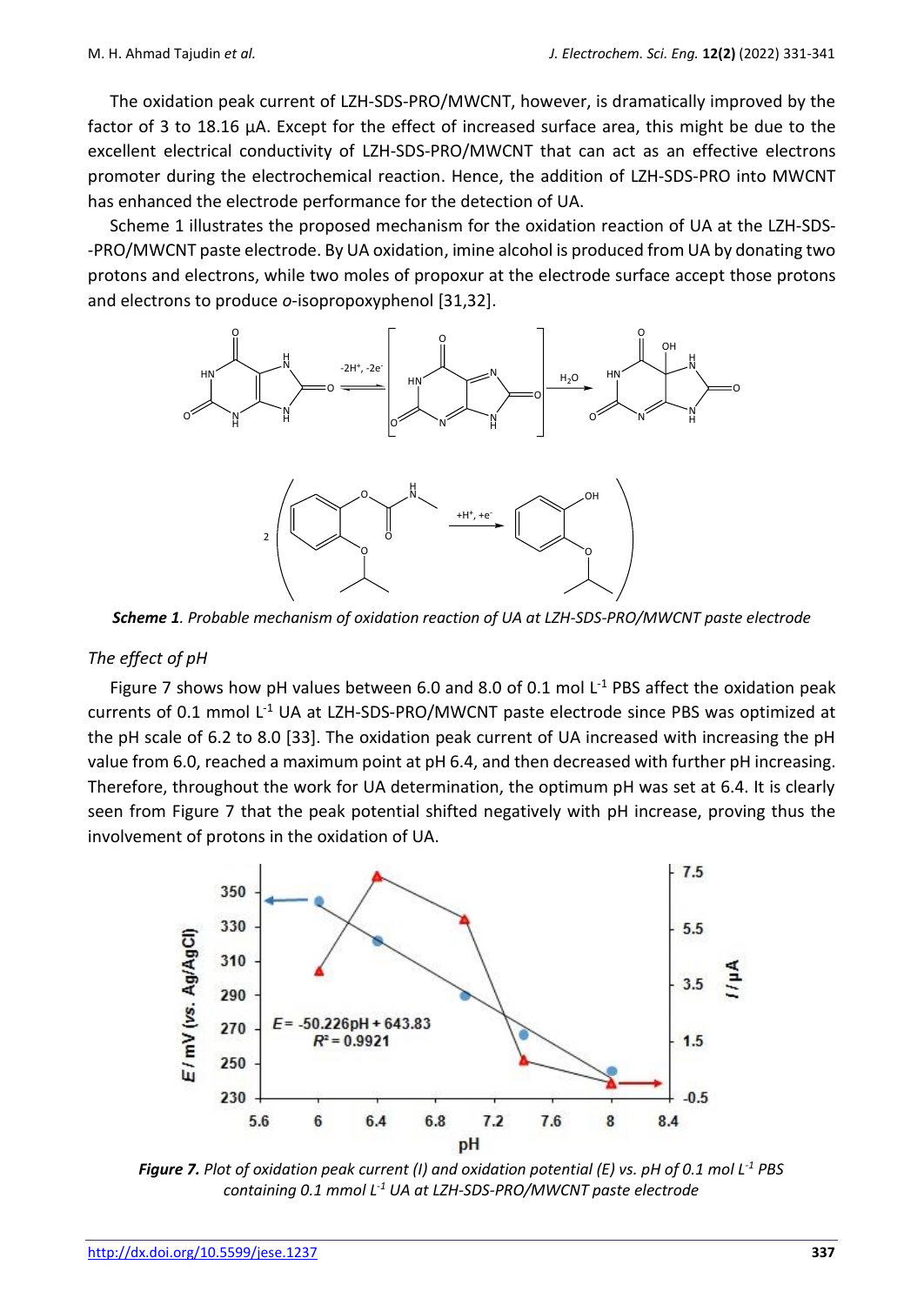The relationship between pH and peak potential (*E*) of UA can be expressed as: *E* = -50.226 pH + + 643.83 (*R* <sup>2</sup> = 0.9921), suggesting the equal number of electrons and protons involved in the electrochemical oxidation of UA at LZH-SDS-PRO/MWCNT. This conclusion is based on the obtained slope of 50.226 mV pH<sup>-1</sup>, close to the Nernst value of 59 mV pH<sup>-1</sup> [34].

# *Calibration curve and limit of detection*

In order to study the relationship between the concentration of UA and oxidation peak current (*I*) on the LZH-SDS-PRO/MWCNT paste electrode, a series of UA solutions was prepared, containing 7.0 μmol L<sup>-1</sup> to 0.7 mmol L<sup>-1</sup>. As shown in Figure 8A, *I* increased linearly as UA concentrations were increased. The plot of *I vs*. [UA] showed a linear relationship with the following linear regression equation:  $I = 0.058$   $c<sub>UA</sub> - 1.417$  ( $R<sup>2</sup> = 0.9920$ ) and the limit of detection (LOD) was found to be  $4.28$  µmol L<sup>-1</sup>. LOD was determined using eq. (2):

$$
LOD = 3\sigma/m
$$
 (2)

where  $m$  = slope of the calibration curve and  $\sigma$  = relative standard deviation of its intercept.



*Figure 8. (A) Linear plot of I vs. c<sub><i>UA*</sub> and (B) SWVs at different concentrations (7, 10, 30, 70, 100, *300 and 700 µM) of UA in 0.1 mol L -1 PBS (pH 6.4)* 

The high sensitivity of the LZH-SDS-PRO/MWCNT paste electrode compared to those obtained for several other electrodes by different electroanalytical methods is presented in Table 1. The obtained results proved that the suggested sensor can be used for the determination of UA in environmental and even biological analytes.

| Electrode materials                   | Method     | Linear range of concentration, $\mu$ mol L <sup>-1</sup> LOD, $\mu$ mol L <sup>-1</sup> |       | Ref.      |
|---------------------------------------|------------|-----------------------------------------------------------------------------------------|-------|-----------|
| DMF / SPCE                            | <b>DPV</b> | $100.0 - 500.0$                                                                         | 0.19  | $[35]$    |
| Poly(Isoniazid) / CPE                 | <b>CV</b>  | $10.0 - 1000.0$                                                                         | 1.173 | $[36]$    |
| PEDOT / GCE                           | CV         | $6.0 - 100.0$                                                                           | 7.0   | $[37]$    |
| MWCNT-PEDOT / GCE                     | <b>DPV</b> | $10.0 - 250.0$                                                                          | 10.0  | $[38]$    |
| GF / NiCo <sub>2</sub> O <sub>4</sub> | <b>SWV</b> | $10.0 - 26.0$                                                                           | 0.2   | $[39]$    |
| MWCNT / GCE                           | <b>SWV</b> | $10.0 - 200.0$                                                                          | 1.0   | $[40]$    |
| LZH-SDS-PRO / MWCNT / CPE             | <b>SWV</b> | $7.0 - 700.0$                                                                           | 4.28  | This work |

*Selectivity, stability, reproducibility and repeatability of LZH-SDS-PRO/MWCNT paste electrode*

The selectivity of the LZH-SDS-PRO/MWCNT paste electrode was tested by evaluating differrences in the oxidation peak current value of 0.1 mmol L<sup>-1</sup> UA in 0.1 mol L<sup>-1</sup> PBS (pH 6.4) in the presence of possible coexisting interfering species such as D-glucose, L-fructose, and Na<sup>+</sup>, Mg<sup>2+</sup>, Ca<sup>2+</sup>, Cl<sup>-</sup>, SO<sub>4</sub><sup>2-</sup>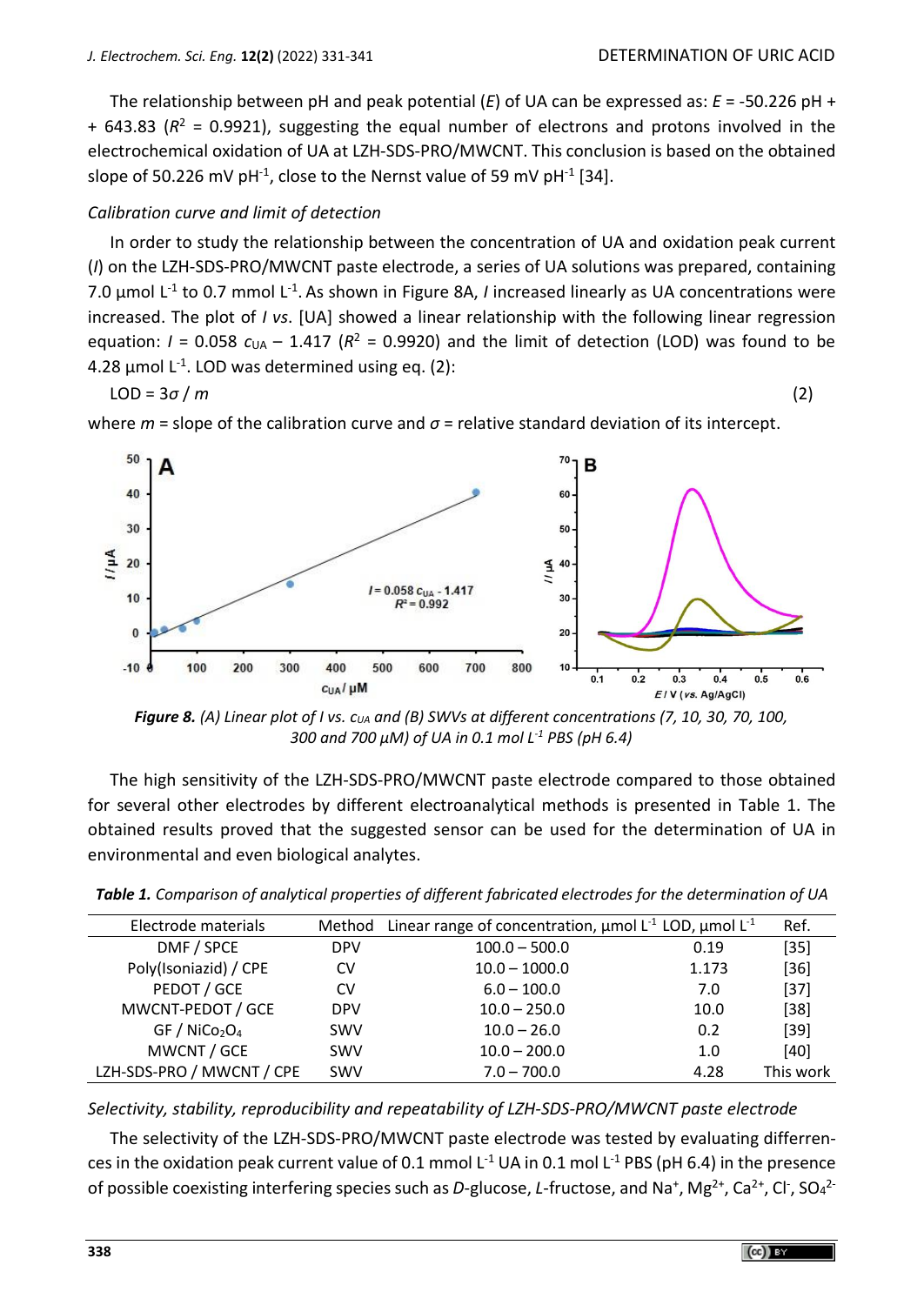and NO<sub>3</sub> ions. As illustrated in Figure 9, LZH-SDS-PRO/MWCNT paste electrode has the antiinterference ability in the presence of 10- and 50- fold higher concentrations of interfering species with the relative error of less than  $\pm$  10 %.

The stability of the fabricated paste electrode was recorded towards 0.1 mmol L<sup>-1</sup> UA in 0.1 mol L<sup>-1</sup> PBS (pH 6.4) within 14 days and the results were retained about 90 % from the initial response, indicating high stability of electrode over a long period.

The reproducibility of the fabricated paste electrode was conducted using five individual electrodes prepared by the same procedure. The relative standard deviation (RSD) of these electrodes was 3.19 %. Moreover, the RSD value of 4.73 % obtained after 10 successive measurements with similarly fabricated electrodes suggested that LZH-SDS-PRO/MWCNT paste electrode can be used repeatedly for the determination of UA.



*Figure 9. Interference analysis of 0.1 mmol L -1 UA at LZH-SDS-PRO/MWCNT paste electrode*

# *Real samples analysis*

The validity of the results obtained using the LZH-SDS-PRO/MWCNT paste electrode was studied by determining the concentration of UA in the urine sample *via the* standard addition method. The urine sample was directly diluted 30 times in 0.1 mol  $L^{-1}$  PBS (pH 6.4) without pre-treatment. Then, known concentrations of UA were spiked into the urine sample to study electrode recoveries. As a result, LZH-SDS-PRO/MWCNT paste electrode exhibited good recoveries, as summarized in Table 2.

| <b>Table 2.</b> Determination of UA in urine sample using LZH-SDS-PRO/MWCNT paste electrode ( $n = 3$ ) |  |
|---------------------------------------------------------------------------------------------------------|--|
|                                                                                                         |  |

| Sample |            | $c_\mathsf{UA}/$ µmol L $^{\text{-}1}$ |       |             |        |
|--------|------------|----------------------------------------|-------|-------------|--------|
|        | Determined | Spiked                                 | Found | Recovery, % | RSD, % |
| Urine  |            | 100                                    | 243.8 | 101.5       | 3.81   |
|        | 140.3      | 200                                    | 337.3 | 99.1        | 2.94   |
|        |            | 300                                    | 445.7 | 101.2       | 3.72   |

#### **Conclusions**

In this experiment, a simple, highly sensitive, and cost-effective sensing material was proposed for the determination of UA with low LOD. These beneficial sensing electrode properties were realized through a combination of unique properties of LZH-SDS-PRO nanomaterial and MWCNT.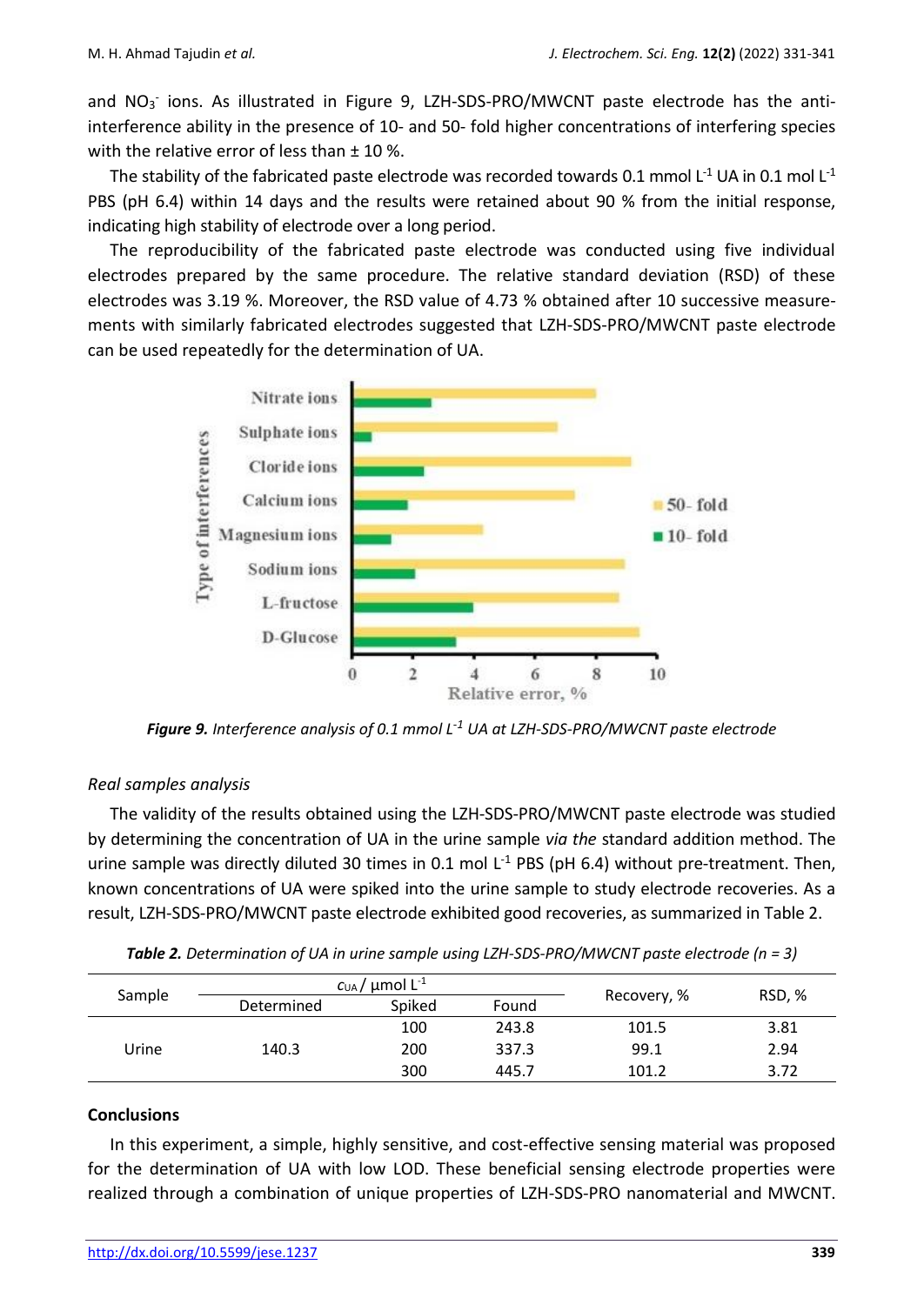The prepared nanocomposite electrode exhibited significant electrocatalytic activity toward UA oxidation with satisfactory results of selectivity, stability and reproducibility, suggesting that LZH-SDS-PRO/MWCNT paste electrode is an attractive candidate for practical applications.

*Acknowledment: The authors would like to extend their gratitude to the Research Management and Innovation Centre (RMIC), Sultan Idris Education University (UPSI) for the University Research Grants (GPU-F: 2019-0218-103-01) that helped fund the research.*

#### **References**

- [1] Y. V. M. Reddy, B. Sravani, S. Agarwal, V. K. Gupta, G. Madhavi, *Journal of Electroanalytical Chem*is*try* **820** (2018) 168-175. <https://doi.org/10.1016/j.jelechem.2018.04.059>
- [2] L. Carvalho, J. Lopes, G. H. Kaihami, R. P. Silva, A. Brunicardoso, R. L. Baldini, F. C. Meotti, *Redox Biology* **16** (2018) 179-188. <https://doi.org/10.1016/j.redox.2018.02.020>
- [3] L. Rana, R. Gupta, M. Tomar, V. Gupta, *Sensors and Actuators B* **261** (2018) 169-177. <https://doi.org/10.1016/j.snb.2018.01.122>
- [4] J. Jiang, X. Du, *Nanoscale* **6** (2014) 11303-11309. <https://doi.org/10.1039/C4NR01774A>
- [5] R. Ahmad, N. Tripathy, M. S. Ahn, Y. B. Hahn, *Scientific Reports* **7** (2017) 46475. <https://doi.org/10.1038/srep46475>
- [6] L. Zhao, J. Blackburn, C. L. Brosseau, *Analytical Chemistry* **87** (2015) 441-447. <https://doi.org/10.1021/ac503967s>
- [7] J. Wang, M. P. Chatrathi, B. Tian, R. Polsky, *Analytical Chemistry* **72** (2000) 2514-2518. <https://doi.org/10.1021/ac991489l>
- [8] R. Sakuma, T. Nishina, M. Kitamura, *Clinical Chemistry* **33** (1987) 1427-1430. [https://doi.org/](https://doi.org/10.1093/clinchem/33.8.1427) [10.1093/clinchem/33.8.1427](https://doi.org/10.1093/clinchem/33.8.1427)
- [9] M. Czauderna, J. Kowalczyk, *Journal of Chromatography B: Biomedical Sciences and Applications* **744** (2000) 129-138. [https://doi.org/10.1016/S0378-4347\(00\)00239-5](https://doi.org/10.1016/S0378-4347(00)00239-5)
- [10] J. Yu, S. Wang, L. Ge, S. Ge, *Biosensensors and Bioelectronics* **26** (2011) 3284-3289. <https://doi.org/10.1016/j.bios.2010.12.044>
- [11] J. C. Fanguy, C. S. Henry, *Electrophoresis* **23** (2002) 767-773. [https://doi.org/10.1002/1522-](https://doi.org/10.1002/1522-2683(200203)23:5%3C767::AID-ELPS767%3E3.0.CO;2-8) [2683\(200203\)23:5%3C767::AID-ELPS767%3E3.0.CO;2-8](https://doi.org/10.1002/1522-2683(200203)23:5%3C767::AID-ELPS767%3E3.0.CO;2-8)
- [12] J. Tang, S. Jiang, Y. Liu, S. Zheng, L. Bai, J. Guo, J*.* Wang, *Microchimica Acta* **185** (2018) 486. <https://doi.org/10.1007/s00604-018-3025-x>
- [13] B. Han, M. Pan, X. Liu, J. Liu, T. Cui, Q. Chen, *Materials (Basel)* **12** (2019) 214. [https://doi.org/](https://doi.org/10.3390/ma12020214) [10.3390/ma12020214](https://doi.org/10.3390/ma12020214)
- [14] B. Demirkan, S. Bozkurt, A. Şavk, K. Cellat, F. Gulbagca, M. S. Nas, M. H. Alma, H. Sen, *Scientific Reports* **9** (2019) 12258. <https://doi.org/10.1038/s41598-019-48802-0>
- [15] H. Rajabi, M. Noroozifar, N. Sabbaghi, *Journal of Materials & Applied Science* **1(1)** (2017) 1002. <https://www.jscimedcentral.com/Materials/Articles/materials-1-1002.pdf>
- [16] S. Z. Mohammadi, H. Beitollahi, Z. Dehghan, R. Hosseinzadeh, *Applied Organometallic Chemistry* **32** (2018) e4551.<https://doi.org/10.1002/aoc.4551>
- [17] S. Iijima, *Nature* **354** (1991) 56-58. <https://doi.org/10.1038/354056a0>
- [18] A. Cernat, M. Tertis, R. Sandulescu, F. Bedioui, A. Cristea, C. Cristea, *Analytica Chimica Acta* **886** (2015) 16-28. <https://doi.org/10.1016/j.aca.2015.05.044>
- [19] J. H. Zagal, S. Griveau, M. Santander Nelli, S. G. Granados, F. Bedioui, *Journal of Porphyrins and Phthalocyanines* **16** (2012) 713-740. <https://doi.org/10.1142/S1088424612300054>
- [20] S. Wang, J. Yang, X. Zhou, J. Xie, L. Ma, B. J. Huang, *Journal of Electroanalytical Chemistry* **722** (2014) 141-147. <https://doi.org/10.1016/j.jelechem.2014.04.001>
- [21] J. Simon, E. Flahaut, M. Golzio, *Materials (Basel)* **12** (2019) 624-644. [https://doi.org/10.3390/](https://doi.org/10.3390/molecules25245827) [molecules25245827](https://doi.org/10.3390/molecules25245827)